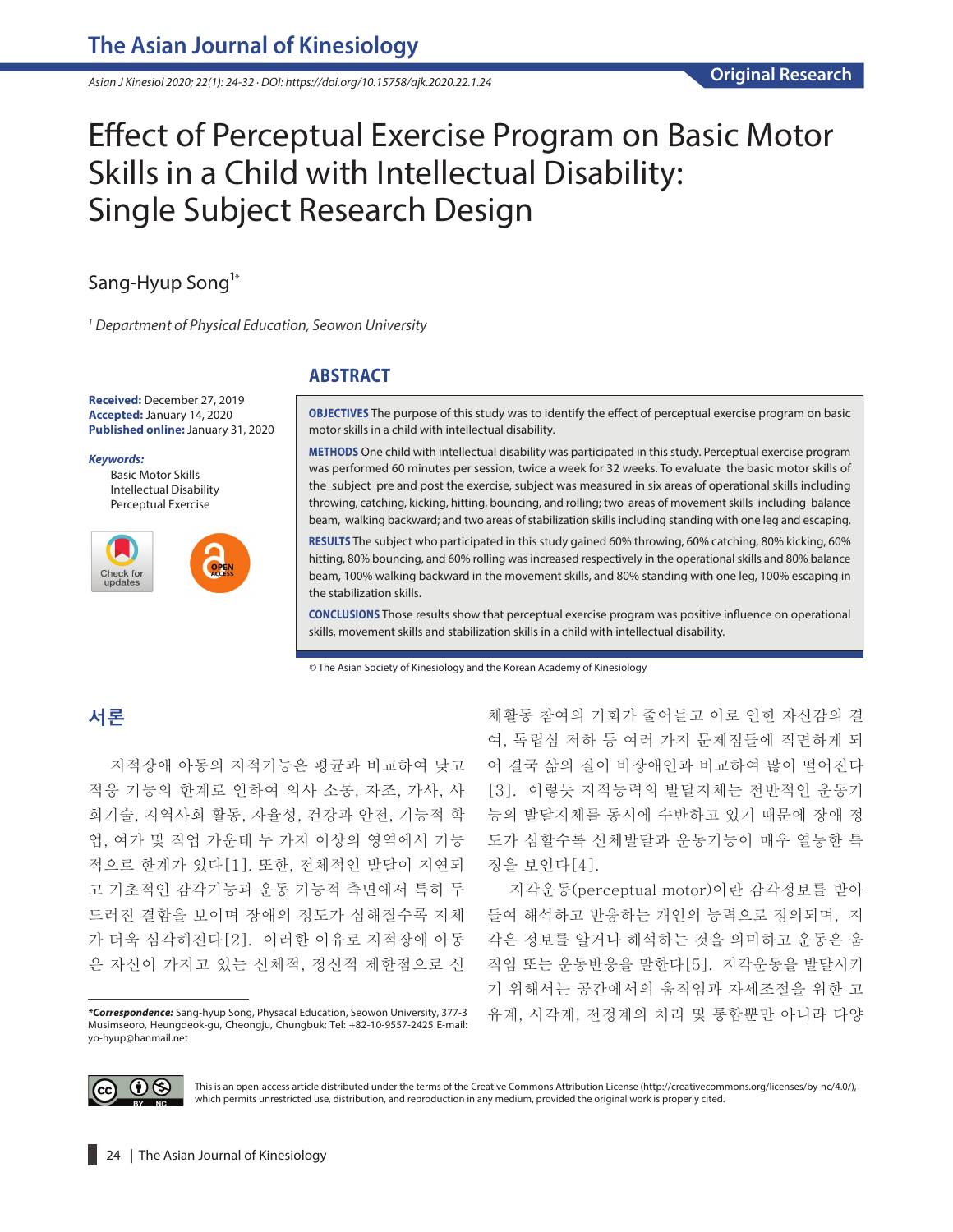한 감각계를 통한 환경의 변화와 정보들을 정확하게 감 지하는 능력이 요구된다[6]. 특히 지적장애 아동의 경 우 물체조작운동 기술능력 수준이 비장애아동의 4-5년 정도 떨어지는 수준으로 비장애아동들과 함께 또는 지 적장애 아동 간의 체육활동 및 스포츠활동 참여가 어렵 다[7]. 이러한 측면에서 신체활동은 학습과 동시에 생 활이므로 지각운동은 지적장애 아동을 위한 교육에 있 어서 필수적인 부분이라 할 수 있다. Jeong [8]은 지 적장애인을 대상으로 지각운동발달 특성연구를 통하여 정신연령이 7세 이후에도 지각운동 능력의 완전한 발 달이 이루어지지 않기 때문에 추가적으로 계속적인 발 달이 가능하다는 점을 보고하였다. 다시 말하면 지각능 력은 후천적으로 발달하므로 반복적인 훈련에 의해 강 화될 수 있으며 아동의 생활연령이나 지능, 지각운동 수 준에 맞는 체계적인 프로그램을 적용한다면 생활연령에 상응한 수준까지 향상 될 수 있다[9]. 또한 지적장애와 같은 발달장애를 가지고 있는 자폐성아동과 뇌병변장애 아동을 대상으로 한 지각운동의 사례를 살펴보면 신체 활동을 통한 움직임교육으로 신체적, 정서적, 사회적 응력, 문제행동 및 주의집중력이 개선되었고 [10], 지 각운동의 기능 중심적 특수체육 활동이 자폐성장애 아 동의 이동운동과 조작운동 기술에 긍정적인 영향을 미 쳤다고 보고하였다[11].

기본운동기술은 걷고 달리기와 같은 이동능력과 던 지고, 차기, 치기와 같은 조작능력 그리고 서있는 자 세에서 수행이 가능한 목표 지향적 움직임을 기본운동 기술이라고 정의하였다[12]. 일반적으로 지적장애 아 동을 포함한 발달장애 아동은 중추신경계 이상으로 신 체적, 정신적 발달이 이루어져야 하는 시기에 정상적인 성장을 하지 못하고 조작능력, 이동능력, 균형능력 등이 또래 아동에 비하여 현저히 저하되어 있다[13]. 이러한 기본이동기술은 아동기에 급속한 발달이 이루어지며 다 양한 신체활동 수행에 직접적인 영향을 미쳐 스포츠 기 술이나 게임 기술에 성공적으로 참여하는데 도움을 주 는 것으로 잘 알려져 있다[14].

이와 같이 지각운동 중심의 신체활동은 장애아동에 게 있어서 꼭 필요하며 이를 기반으로 기본운동기술의 습득은 일상생활 및 스포츠 활동을 위해 매우 중요하다. 최근까지 이러한 문제를 해결하기 위해 다각적인 측면 에서 연구가 지속되어 왔으나 선행연구들은 주로 공격 적 행동, 상동행동 및 자해행동과 같은 문제행동이나 사 회성 발달에 관한 연구가 주를 이루었다. 또한 지적장애 인이 운동을 통해 운동수행능력을 향상시킬 수는 있으 나 낮은 지적 능력과 단기기억으로 인해 운동수행 학습 에 많은 어려움을 겪기 때문에 운동수행능력의 향상을 단기간에는 기대하기 어렵다고 하였다[15].

이러한 관점에서 이 연구에서는 지적장애 아동 1명 을 대상으로 지각운동 프로그램이 기본운동기술에 미 치는 영향을 32주간 심층적으로 검토하여 향후 지적장 애 아동을 위한 운동프로그램 개발을 위한 기초자료를 제공하고자 한다.

#### **연구대상**

이 연구의 대상자는 충청남도 소재 S센터 소속 초등 학교 6학년 지적장애 아동 1명을 대상으로 하였다. 대 상자는 특수학급에서 수업을 받고 있으며 학교생활과 일상생활에서 행동문제로 인하여 지도하는데 어려움이 있는 아동이다. Eyberg 아동행동 검사결과 행동문제 심도점수는 148점이었고 행동문제 개수가 14점으로 비 교적 높게 평가되었다.

대상자는 생활연령 13세 9개월로 1남 1녀 중 첫째로 출생 시 큰 문제없이 정상적으로 태어났으나 이후 정상 발육발달단계를 보이지 않아 검사를 통하여 원인불명의 지적 장애 2급 진단을 받았다. 현재 수용언어는 간단한 지시 따르기를 수행하지만 표현언어의 곤란함으로 원활 한 의사소통이 어렵고, 동일단어를 되풀이하여 말하며 상황에 맞지 않게 깔깔거리며 웃는 모습이 자주 관찰된 다. 언어수준은 간단한 모방발화가 가능하지만 자발적 으로 말을 하는 경우는 거의 드물고 자신이 필요한 것이 나 먹고 싶은 것을 요구하거나 좋아하는 노래를 반복적 으로 흥얼거리며 다른 사람들에게서 들었던 대화를 모 방하는 선택적인 발화가 가능한 수준이다. 혼자서 밥을 먹을 수 있지만 자리에 앉아 식사하는 일에 열중하지 못 하여 식사시간이 다소 오래 걸린다. 일상생활에서의 보 행능력과 운동능력은 보통이지만 운동 중 갑자기 자리를 이탈하거나 침을 뱉고 소리를 지르는 문제행동들이 관 찰되고 있다. 주변 사람들과 정상적인 상호작용은 이루 어지지 않지만 관심을 유도하기 위하여 침을 뱉거나 운 동 중 자리를 이탈하고 회피하려는 모습이 관찰 되만 친 근감의 표현으로 선생님을 안아주거나 상대방의 체취를 맡으려는 행동을 수행하기도 한다. 이 연구에 참여하는 부모님과의 상담을 통하여 이 연구의 취지와 내용에 대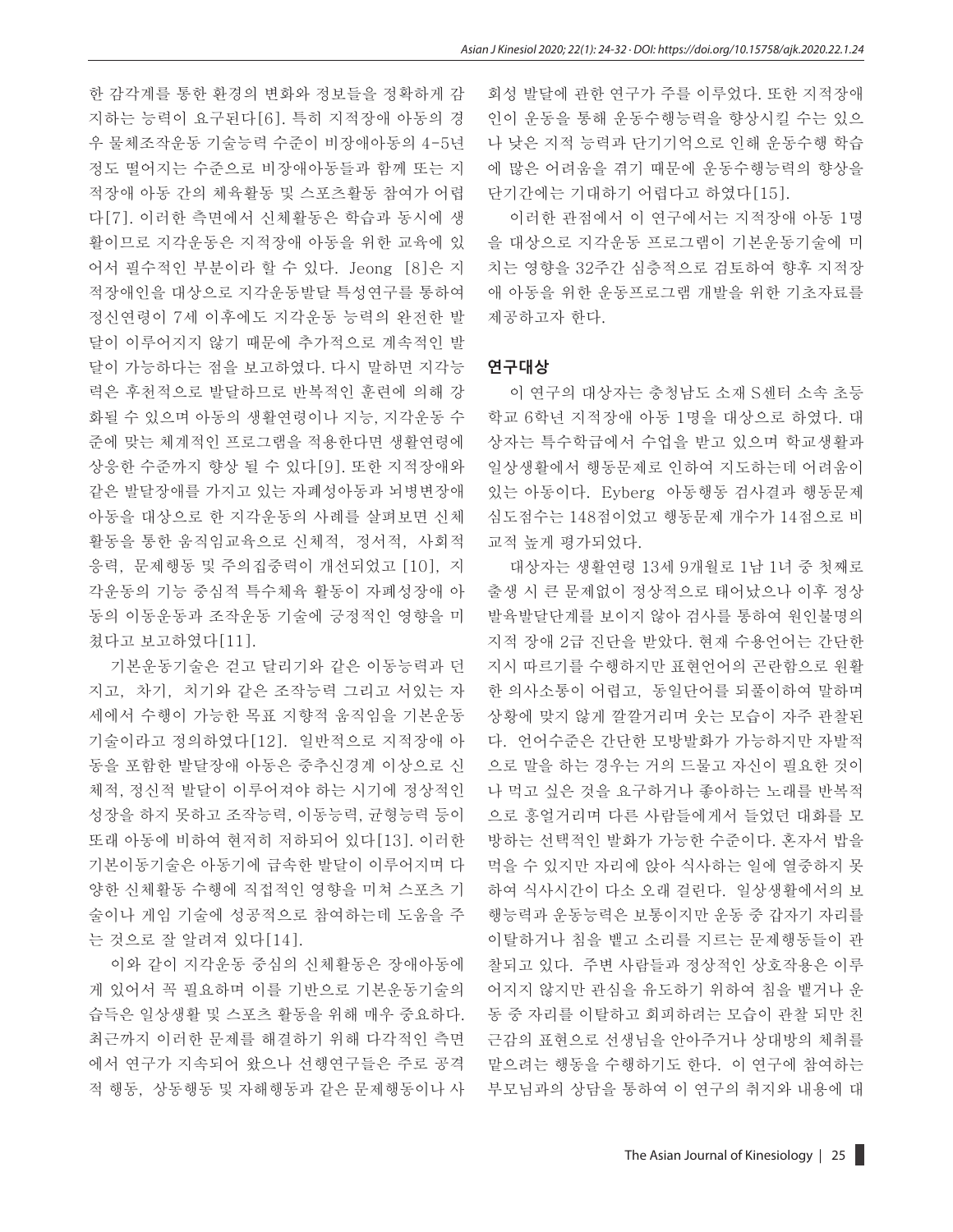하여 충분히 설명하고 동의를 얻어 이 연구를 진행하였 다. 대상자의 신체적 특성은 <Table 1>에 제시하였다.

## **측정도구및방법**

이 연구에 참여한 대상자의 운동능력을 측정하기 위 해 Ulrich [16]가 개발한 TGMD-2(대근육운동발달검 사) 측정표를 기반으로 이 연구의 목적에 맞게 일부 수 정하여 측정하였다. 측정은 모두 2회씩 측정하였으며,

| Table 1. Physical characterlistics of the subject. |                |  |  |  |  |
|----------------------------------------------------|----------------|--|--|--|--|
|                                                    | <b>Subject</b> |  |  |  |  |
| Gender                                             | Male           |  |  |  |  |
| Age(yrs)                                           | 13.6           |  |  |  |  |
| Height(cm)                                         | 151.2          |  |  |  |  |
| Body weight(kg)                                    | 61.9           |  |  |  |  |
| BM(kq/m <sup>2</sup> )                             | 27.1           |  |  |  |  |

| Category           |          | <b>Measurement Items</b>                                                                                                                                                                                                                                                                                                                                                                                     | Pre-test | Post-test |
|--------------------|----------|--------------------------------------------------------------------------------------------------------------------------------------------------------------------------------------------------------------------------------------------------------------------------------------------------------------------------------------------------------------------------------------------------------------|----------|-----------|
|                    |          | Throw the tennis ball overhand with one hand.                                                                                                                                                                                                                                                                                                                                                                |          |           |
|                    | Throwing | * Performance criteria<br>1. The windup starts from the bottom of the hand / arm.<br>2. Rotate your hips and shoulders with the non-throwable side facing the wall.<br>3. Move the weight by pushing forward with the opposite foot of the throwing arm.<br>4. After throwing the ball, follow throw diagonally toward the opposite side of the<br>throwing arm.<br>5. Throw the ball over 8m with one hand. |          |           |
|                    |          | You can catch the ball.                                                                                                                                                                                                                                                                                                                                                                                      |          |           |
|                    | Catching | * Performance criteria<br>1. Reach out in front of your body and bend your elbows flexibly.<br>2. Look at the flying ball.<br>3. Reach out to receive the ball.<br>4. Use only your hands to get the ball.<br>5. You can receive a ball falling from 2 meters.                                                                                                                                               |          |           |
|                    |          | You can kick the ball and score the goal at 5m in front of you.                                                                                                                                                                                                                                                                                                                                              |          |           |
|                    | Kicking  | * Performance criteria<br>1. Approach the ball at high speed.<br>2. There is a momentary lip or wide stride before kicking.<br>3. The unfooted foot is placed right next to or behind the ball.<br>4. Kick it with the instep or heel of your foot.<br>5. The goal can be accurately scored at the goal of 5meters                                                                                           |          |           |
| Operational skills |          | You can hit the ball on the T-bar.                                                                                                                                                                                                                                                                                                                                                                           |          |           |
|                    | Hitting  | ** Performance criteria<br>1. Hold the bat in the order of the hands you normally use on the hands that you do<br>not use.<br>2. Keep your feet parallel and point to the virtual tossor to the side of the body that<br>you are not using.<br>3. Rotate your shoulders and hips while swinging.<br>4. Move the center of gravity towards the forefoot.<br>5. Hit the ball with the bat.                     |          |           |
|                    | Bouncing | Bounce continuously in a ball.                                                                                                                                                                                                                                                                                                                                                                               |          |           |
|                    |          | * Performance criteria<br>1. Touch the ball with one hand at the waist (belt) height.<br>2. Push the ball with your fingertips (not your palm).<br>3. Keep the ball in front of or near the side of your main foot.<br>4. Do not move your foot to keep hitting the ball.<br>5. Control the ball four times in a row.                                                                                        |          |           |
|                    |          | Roll the ball to hit the bowling pin 5 meters in front of you.                                                                                                                                                                                                                                                                                                                                               |          |           |
|                    | Rolling  | 1. Swing the chest towards the bowling pin and swing your dominant hand down /<br>back behind the torso.<br>2. The swinging hand is facing the bowling pins, with the opposite foot forward.<br>3. Lower your body by bending your knees.<br>4. Roll the ball close to the floor so that it is not bound more than 10 cm.<br>5. Set the bowling pin exactly 5 meters ahead.                                  |          |           |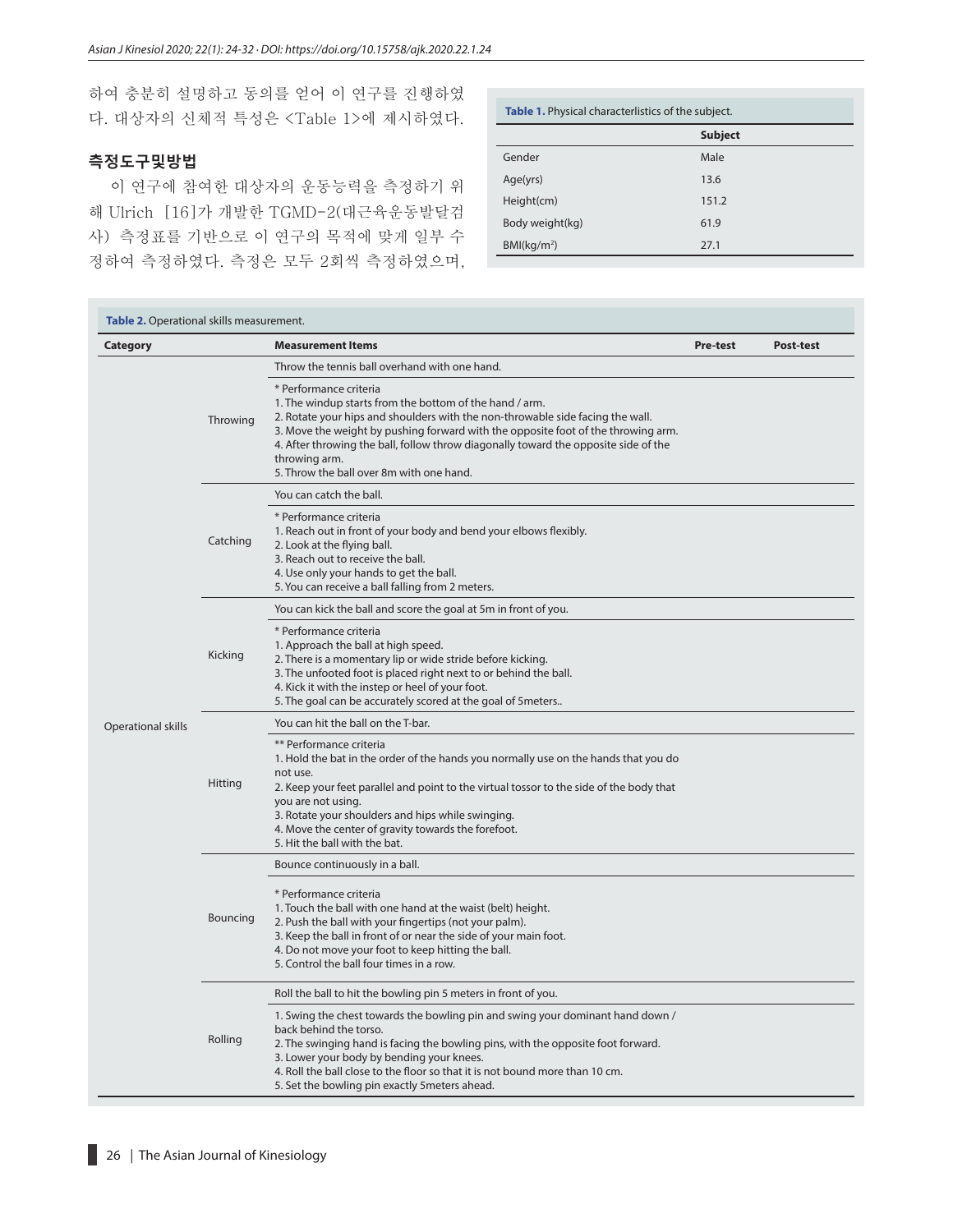항목별 5가지의 수행기준에 근거하여 수행기준을 만족 할 경우 1점씩 부과하여 5개 만족 시 5점, 4개 만족 시 4점, 3개 만족 시 3점, 2개 만족 시 2점, 1개 만족 시 1 점으로 측정하였다. 측정자 간의 오차가 발생할 것을 우 려하여 특수체육 전문가 3인 중 2인 이상의 결과를 최 종 수행점수로 결정하였다. 이 연구에서 사용된 측정표 는 <Table 2>, <Table 3>에 제시하였다.

#### **지각운동 프로그램**

이 연구에서 사용한 지각운동 프로그램은 Jang et al. [17] 의 연구를 참고하여 대상자의 특성을 고려하고 발 달단계에 알맞은 프로그램으로 수정 및 보완하였다. 운 동은 하루 60분, 주 2회, 총 32주간 기초체력 운동과 지각운동을 함께 진행하였으며, 운동 초기 (1~16주)에 는 대상자의 특성을 고려하여 1단계와 2단계의 운동을

반복적으로 진행하여 기본개념을 습득할 수 있도록 진 행하였다. 17~32주에는 3단계와 4단계의 운동을 진행 하였으며 움직임 중심의 동작을 응용하여 진행하였다. 지적장애 아동의 특성상 주의력과 일반화 능력에 결함 이 있어 학습에 어려움을 느끼고 주의집중 시간이 짧으 며 한번 학습한 내용의 저장 혹은 재생 능력이 부족하 여 운동 중 대상자의 컨디션에 따라 흥미와 호기심을 유 발할 수 있도록 수업 분위기를 유도하였다. 이 연구에서 사용한 지각운동 프로그램은 <Table 4>에 제시하였다.

#### **자료처리**

이 연구에서 측정된 자료는 사전검사를 실시하고 32 주간의 지각운동 프로그램을 적용한 후 사후검사를 실 시하였다. 사전, 사후의 측정결과와 증감의 차이를 비교 하여 비율(%)로 산출하였다 .

| <b>Category</b>      |                       | <b>Measurement Items</b>                                                       |  |  |  |
|----------------------|-----------------------|--------------------------------------------------------------------------------|--|--|--|
|                      |                       | Cross the balance beam in less than 5 seconds.                                 |  |  |  |
|                      |                       | * Performance criteria                                                         |  |  |  |
|                      | Balance beam walk     | 1. Sometimes you lose balance, but soon center.                                |  |  |  |
|                      |                       | 2. Use both arms to help balance yourself.                                     |  |  |  |
|                      |                       | 3. It does not fall from the balance beam.<br>4. The gaze stares at the front. |  |  |  |
|                      |                       | 5. You can walk on balance beam within 5 seconds.                              |  |  |  |
| Movement skills      |                       |                                                                                |  |  |  |
|                      |                       | You can walk straight backwards along a 6cm wide line.                         |  |  |  |
|                      |                       | * Performance criteria                                                         |  |  |  |
|                      | Walk backward         | 1. Keep your back straight                                                     |  |  |  |
|                      |                       | 2. The front of the sole touches the ground first.                             |  |  |  |
|                      |                       | 3. You can walk cross your feet.                                               |  |  |  |
|                      |                       | 4. You can walk while keeping your center with both hands.                     |  |  |  |
|                      |                       | 5. You can walk straight back along a 6cm wide line.                           |  |  |  |
|                      |                       | You can be standing with single leg for more than 10 seconds.                  |  |  |  |
|                      |                       | * Performance criteria                                                         |  |  |  |
|                      |                       | 1. Lift the legs that are not supported.                                       |  |  |  |
|                      | standing with one leg | 2. You can stand centered without falling.                                     |  |  |  |
|                      |                       | 3. Use both arms to balance.                                                   |  |  |  |
|                      |                       | 4. Sometimes lose balance but stand up immediately.                            |  |  |  |
| Stabilization skills |                       | 5. You can stand for more than 10 seconds.                                     |  |  |  |
|                      |                       | You can avoid seeing the flying ball.                                          |  |  |  |
|                      |                       | * Performance criteria                                                         |  |  |  |
|                      |                       | 1. Do not bow or block your head.                                              |  |  |  |
|                      | Escaping              | 2. Look at the flying ball.                                                    |  |  |  |
|                      |                       | 3. You can avoid moving your upper body without moving your feet.              |  |  |  |
|                      |                       | 4. You can avoid the ball without losing your center.                          |  |  |  |
|                      |                       | 5. You can freely avoid the ball while moving.                                 |  |  |  |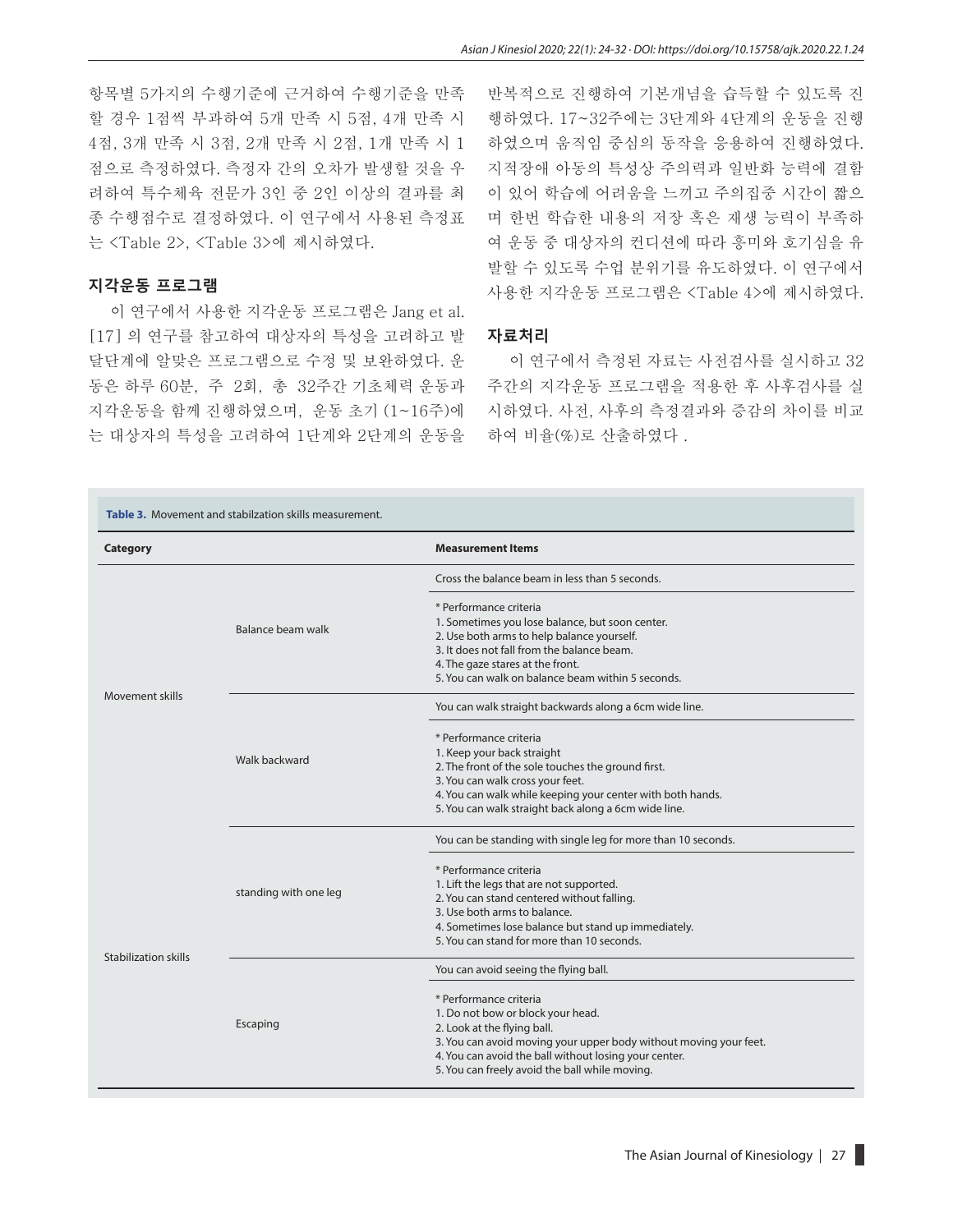| <b>Index</b>  |                        |                                  |                                                                                                                         | program                                                                                                                                                                                                                                                                          | <b>Intensity</b>                                                                            | Time(min) |
|---------------|------------------------|----------------------------------|-------------------------------------------------------------------------------------------------------------------------|----------------------------------------------------------------------------------------------------------------------------------------------------------------------------------------------------------------------------------------------------------------------------------|---------------------------------------------------------------------------------------------|-----------|
| Warm up       | Learn your body name   | Body range and movement activity |                                                                                                                         | - Face areas (eyes, nose, mouth, forehead, ears)<br>- Upper body area (neck, shoulder, hand, wrist)<br>- Lower body (waist, knee, ankle)                                                                                                                                         |                                                                                             | 5         |
|               |                        |                                  | Cardiopulmonary endurance                                                                                               | - treadmill 800m(300m run/100m walk)                                                                                                                                                                                                                                             | HRmax 60-70%                                                                                |           |
|               |                        | Muscle strength                  |                                                                                                                         | - squat & sit up                                                                                                                                                                                                                                                                 | 20-40times×2set                                                                             |           |
|               | Fitness                | Power                            |                                                                                                                         | - air board or box jump                                                                                                                                                                                                                                                          | 20-40times×2set                                                                             | 20        |
|               |                        | Balance                          |                                                                                                                         | - single leg balance<br>- balance beam walk(forward, side, backward)                                                                                                                                                                                                             | 10-30sec                                                                                    |           |
|               |                        | Coordination                     |                                                                                                                         | - jump rope(double leg, cross jump, X- figure)                                                                                                                                                                                                                                   | 10-30times                                                                                  |           |
| Main exercise | Perceptual<br>exercise | Catch<br>(ball)                  | Eye-hand coordination<br>Eye-hand-foot<br>coordination<br>Direction perception<br>Height perception                     | 1. Seeing the flying ball and receiving it with your<br>chest<br>2. See the flying ball and use only your hands<br>3. Receiving balls falling from high places<br>4. Get the ball while moving                                                                                   | level1, 2<br>1-16 week<br>Static movement<br>Level 3-4<br>17-32 week<br>Dynamic<br>movement | 30        |
|               |                        | throwing<br>(ball)               | Eye-hand coordination<br>Body perception<br>Strength perception<br>Direction perception<br>Weight perception            | 1. Throwing the ball with both hands in the up,<br>middle and down directions (away, close, light,<br>heavy)<br>2. Throw the ball with one hand (away, close,<br>light, heavy)<br>3. Throw the ball to the left or right direction (one<br>hand, two hands)<br>4. Hit the target |                                                                                             |           |
|               |                        | Rolling<br>(ball)                | Eye-hand coordination<br>Eye-hand-foot<br>coordination<br>Spatial perception                                            | 1. Rolling the ball<br>2. Hold the ball with both hands and roll to hit<br>the bowling pin<br>3. Hold the ball with one hand and set the<br>bowling pin<br>4. Roll the ball with one hand while stepping to<br>hit the bowling pin                                               |                                                                                             |           |
|               |                        | Kick<br>(ball)                   | Eye-foot coordination<br>Speed perception<br>Time perception<br>Direction perception<br><b>Body perception</b>          | 1. Kick a ball in place (Toe, foot inside, back of<br>foot)<br>2. Kick the ball while running<br>3. Kick the ball in front of you (front, side)<br>4. Move left and right to kick                                                                                                |                                                                                             |           |
|               |                        | Bounce<br>(gym<br>ball)          | Eye-hand coordination<br>Eye-hand-foot<br>coordination<br>Spatial perception                                            | 1. bounce by pressing the ball with both hands<br>2. Bounce the Ball with One Hand<br>3. Bounce the ball alternately<br>4. Move and bounce the ball (two hands, one<br>hand)                                                                                                     |                                                                                             |           |
|               |                        | Hit<br>(racket)                  | Eye-hand coordination<br>Eye-hand-foot<br>coordination<br>Height perception<br>Direction perception<br>Speed perception | 1. Hit the throwing shuttlecock<br>2. Hit the shuttlecock up and down<br>3. Hit up / down according to the throwing<br>shuttlecock height<br>4. Move left and right to hit                                                                                                       |                                                                                             |           |
|               |                        | Hit<br>(baseball<br>bat)         | Eye-hand coordination<br>Height perception                                                                              | 1. Push the ball on the T-bar<br>2. Hit the ball on the T-bar<br>3. Rotate upper body<br>4. Move your weight and hit the ball                                                                                                                                                    |                                                                                             |           |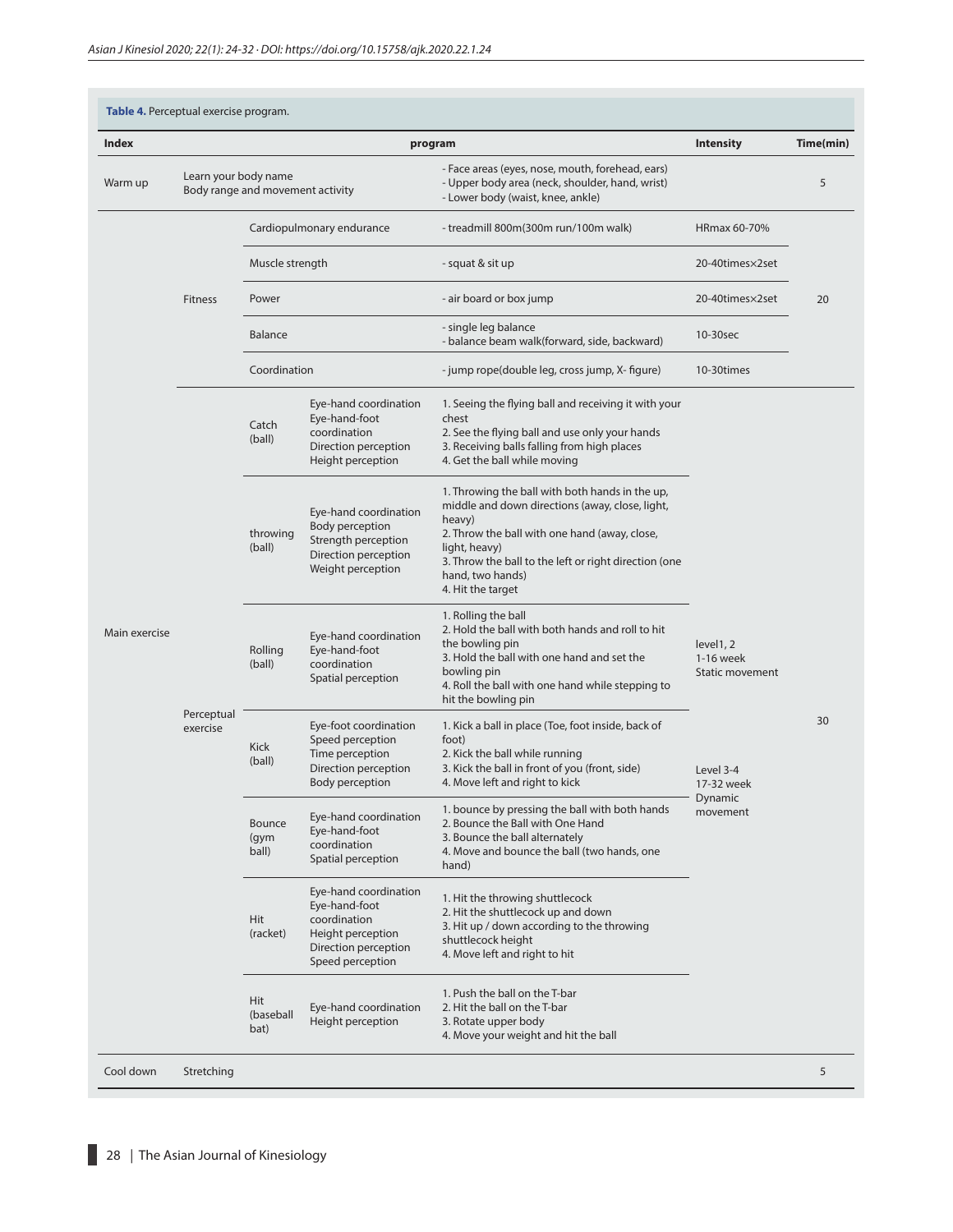## **결과**

지각운동 프로그램을 32주간 실시한 후 조작능력, 이동능력, 안정능력을 검사한 결과는 <Table 5>에 제 시하였다.

#### **조작능력 기술**

조작능력 기술에서 던지기는 1점에서 4점(3점, 60%), 받기는 0점에서 3점(3점, 60%), 차 기는 0점에 서 4점(4점, 80%), 치기는 1점에서 4점(3점, 60%), 튀 기기는 1점에서 5점(4점, 80%), 굴리기는 1점에서 4점 (3점, 60%)으로 조작능력 기술 6개 영역에서 모두 향 상되었다.

#### **이동능력 기술**

이동능력 기술에서 평균대는 0점에서 4점(4점, 80%), 뒤로 걷기에서는 0점에서 5점(5점, 100%)으로 이동능력 기술 2개 영역에서 모두 향상되었다.

#### **안정능력 기술**

안정능력 기술에서 외발서기는 1점에서 5점(4점, 80%), 피하기는 0점에서 5점(5점, 100%)으로 안정 능력 기술 2개 영역에서 모두 향상되었다.

## **논의**

이 연구는 지각운동 프로그램이 지적장애 아동의 기 본운동기술에 미치는 영향을 알아 보고자 하였으며 연 구의 결과 조작능력, 이동능력 그리고 안정능력의 기 본운동기술 개선에 긍정적인 효과가 있는 것으로 나타 났다. 따라서 이 연구에서 사용된 지각운동 프로그램 은 지적장애 아동의 기본운동기술을 개선시킬 가능성 이 시사되었다.

이 연구에서 조작능력 기술의 결과 던지기(60%), 받 기(60%), 차기(80%), 치기(60%), 튀기기(80%), 굴리기 (60%) 6개 영역 모두 향상되었다. 이 연구와 유사한 선 행연구를 살펴보면 Jang et al. [17]은 자폐성장애 아동 과 청소년을 대상으로 지각운동 프로그램을 적용하여 조 작능력, 이동능력 그리고 안정능력이 향상되었다고 보고 하였고, Lee et al. [18] 은 발달장애 유아를 대상으로 지각운동과 기능중심의 신체활동을 수행하여 물체조작 운동기술의 6개(치기, 제자리튀기기, 받기, 차기, 던지 기, 굴리기) 영역에서 긍정적으로 개선되었다고 보고하 였으며, Lee et al. [19] 등은 자폐성장애 아동을 대상 으로 체육활동을 통하여 공 던지기, 튀기기, 받기, 차기 와 같은 조작능력 기술이 향상되었다고 보고하여 이 연 구의 결과와 일치하는 것으로 나타났다.

조작능력 기술을 향상시키기 위한 주된 요인은 신체 지각, 높이지각, 세기지각, 방향지각, 속도지각 및 공간 지각 활동과 눈-손-발의 협응활동이다[17]. 다시 말하 면 운동능력을 발휘하기 이전에 최소한의 인지능력은 기본적으로 갖추고 있어야 하며 신체에 대한 명칭과 움 직임에 대한 이해 그리고 앞과 뒤, 오른쪽과 왼쪽, 높음 과 낮음과 같은 위치에 대한 이해가 선행되어야 한다고 생각한다. 이 연구에서 제시한 지각운동 프로그램의 준 비운동에는 신체명칭 익히기와 신체범위 및 움직임 활 동을 수업 시간마다 반복적으로 인지할 수 있도록 지도

| Table 5. Changes in operational skills, movement skills and stabilization skills of pre and post during 32-weeks perceptual exercise |                              |              |                |                 |      |  |
|--------------------------------------------------------------------------------------------------------------------------------------|------------------------------|--------------|----------------|-----------------|------|--|
| <b>Index</b>                                                                                                                         | <b>Exercise</b>              | Pre          | Post           | <b>Increase</b> | Rate |  |
|                                                                                                                                      | throwing(score)              |              | $\overline{4}$ | 3               | 60%  |  |
|                                                                                                                                      | catching (score)             | $\mathbf{0}$ | 3              | 3               | 60%  |  |
|                                                                                                                                      | kicking (score)              | $\mathbf{0}$ | $\overline{4}$ | $\overline{4}$  | 80%  |  |
| Operational skills                                                                                                                   | Hitting (score)              |              | 4              | 3               | 60%  |  |
|                                                                                                                                      | bouncing (score)             |              | 5              | $\overline{4}$  | 80%  |  |
|                                                                                                                                      | rolling (score)              |              | 4              | 3               | 60%  |  |
| Movement skills                                                                                                                      | balance beam(score)          | $\mathbf{0}$ | $\overline{4}$ | $\overline{4}$  | 80%  |  |
|                                                                                                                                      | walking backward(score)      | $\mathbf 0$  | 5              | 5               | 100% |  |
|                                                                                                                                      | standing with one leg(score) |              | 5              | $\overline{4}$  | 80%  |  |
| Stabilization skills                                                                                                                 | escaping(score)              | $\mathbf{0}$ | 5              | 5               | 100% |  |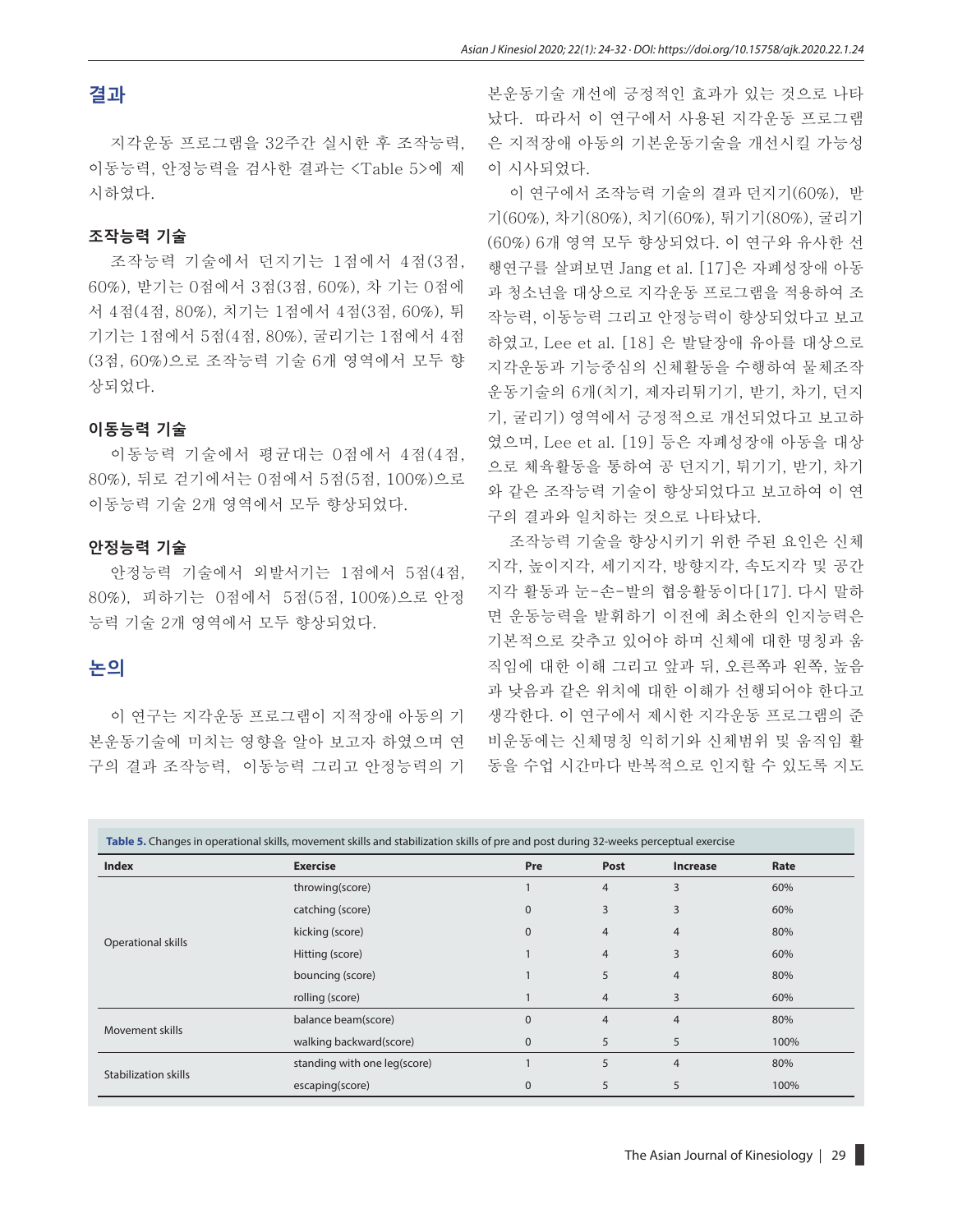하였으며 이러한 결과 단어의 개념정리를 머리가 아닌 실제 신체를 통한 반복학습으로 얻어진 결과로 생각한 다. 조작능력 중 받기 능력의 경우 향상도 측면에서는 다른 변인들에 비해 효과가 적은 것으로 나타났다. 이 러한 결과는 공에 대한 두려움에 기반한 운동 중 낮은 집중력과 이로 인한 과제 참여시간의 감소, 문제행동 및 무반응으로 인해 과제수행에 어려운 점이 일부 있었으 며, 무엇보다도 기존의 경험에 의해 무의식적으로 습득 해온 불완전한 조작능력 기술들을 새롭게 수정하고 교 정하는 과정이 다른 변인과 비교하여 향상의 폭이 적고 더 오랜 시간이 소요된 것으로 생각한다. 대상자는 운동 초기 1~8주 동안 공에 대한 두려움이 많아 적응과정에 어려움이 많았다. 과거 공에 대한 안 좋은 경험으로 인 하여 공에 대한 두려움이 강하게 나타났고 이러한 이유 로 주어진 과제를 회피하려는 행동으로 자리이탈의 빈 도가 높았으며 심지어 적극적인 거부의사의 표현으로 바 닥에 침을 뱉거나 주먹을 쥐고 몸을 부르르 떨면서 지도 자에게 위협을 가하는 모습이 자주 관찰되었다. 특히, 공 받기 동작에서 문제행동의 표출빈도가 높이 나타났 으나 9주차부터 공에 대한 두려움을 해소하기 위한 긍 정적 심리자극의 적응과정을 통하여 공에 익숙해진 이 후로 수업의 활동수준과 참여도가 향상되었다. 이 연구 의 결과로 볼 때 지각운동 프로그램이 지적장애 아동의 기본개념에 대한 이해도를 높이고, 반복활동과 응용활 동을 통하여 조작능력 기술에 긍정적인 효과가 있을 것 이라 생각한다.

이동능력 기술인 평균대와 뒤로걷기에서 운동 후 각 각 80%, 100%로 향상되었다. 선 행연구를 살펴보면 Lee t al. [18]은 자폐성장애 아동을 대상으로 유아체 육 프로그램을 수행한 후 평균대 걷기선 따라 뒤로 걷 기, 유니바 뛰어넘기, 갤로핑과 같은 이동형 운동영역에 서 향상되었다고 보고하였고, Joo & Han [20]은 자폐 성장애 아동을 대상으로 동작개념화 교육을 적용한 운 동을 실시하여 이동기술능력에 긍정적인 영향을 미치는 것으로 보고하였으며, 또한 Choi & Kim[21]은 자폐성 장애 아동을 대상으로 평형성 활동 프로 그램을 실시한 결과 이동운동기술이 유의하게 향상되었다고 보고하여 이 연구의 결과와 일치하는 것으로 나타났다. 이동능력 기술을 발달시키기 위해서는 신체지각, 방향 및 공 간 지각 그리고 평형성 활동의 협응과정이 필요하다. 대 상자는 평균대에서 사전측정 시 균형을 유지하지 못하 고, 두려움에 바로 뛰어내리거나 거부하는 수준이었다. 게다가 시선처리에 어려움이 있어 10초 이상의 집중을 필요로 하는 운동에 어려움을 보였다. 하지만 32주간의 지각운동 프로그램을 진행한 후 평형유지와 규칙준수에 대한 능력이 향상되어 이동능력에 긍정적인 영향을 미 쳤다고 생각된다. 이러한 결과는 체력운동 및 지각운동 을 통해 신체 움직임에 대한 이해와 더불어 상지를 이 용하여 중심을 잡는 신체 조절능력이 향상되었고 손-발 의 협응성 향상, 시선처리 및 주의집중력이 향상이 되어 이동능력에 긍정적인 영향을 준 것으로 생각한다. 또한 전/후, 좌/우, 넓게/좁게, 사물과의 관계와 같은 공간지 각 및 방향지각에 대한 능력이 향상되었으며 무엇보다도 평균대 활동을 통한 균형감각 향상으로 인해 평균대 걷 기와 뒤로 걷기 영역에 큰 도움을 준 것 으로 생각한다.

안정능력 기술은 외발서기와 피하기에서 운동 후 각 각 80%, 100%로 향상되었다. 선행 연구를 살펴보면 Park & Shim [22]은 볼을 이용한 운동 프로그램을 통 하여 외발서기, 윗몸앞으로굽히기, 앞구르기, 공피하기 에서 유의하게 향상되었다고 보고하였고, Lee et al, [18]은 유아체육 프로그램을 실시한 결과 외발서기, 체 전굴, 앞구르기, 공 피하기와 같은 안정형 운동영역에서 모두 유의한 변화가 나타났다고 보고하여 이 연구의 결 과와 견해를 같이 하는 것으로 생각한다. 이 연구의 사 전측정에서 대상자는 양팔을 활용하여 균형을 유지하는 데 어려움이 있어 균형을 잃고 넘어지는 경우가 많았다. 또한 날아오는 공을 두려워하며 손으로 공을 막거나 뒤 돌아서 눈을 감아버리는 모습이 관찰되었다. 이러한 모 습은 공을 잡는 눈과 손의 협응과정의 문제라기 보다는 공을 대하는 경험의 부족과 더불어 장시간 반복학습의 부재로 인한 것으로 생각한다. 비록 초기 1-8주간 공 에 대한 적응 운동기간이 장시간 지속되었지만 그럼에 도 불구하고 두려움이 사라짐과 동시에 적극적인 모습 으로 수업을 즐기는 모습에서 가능성을 확인할 수 있었 다. 또한, 8주 이후에는 지각운동 프로그램을 진행 할 수록 공을 주시하는 능력은 향상되었으며 공을 손으로 막는 문제행동들의 노출 빈도가 줄어들어 결국 안정능 력에 긍정적인 영향을 미쳤다고 생각한다. 이처럼 안정 능력의 외발서기와 공피하기 영역을 개선시킬 수 있었 던 주 요인은 신체지각, 눈-손-발의 협응성, 공간지각, 방향지각, 높이지각, 시간지각 그리고 평형활동이다. 이 러한 결과는 이 연구에서 제시하고 있는 체력운동과 지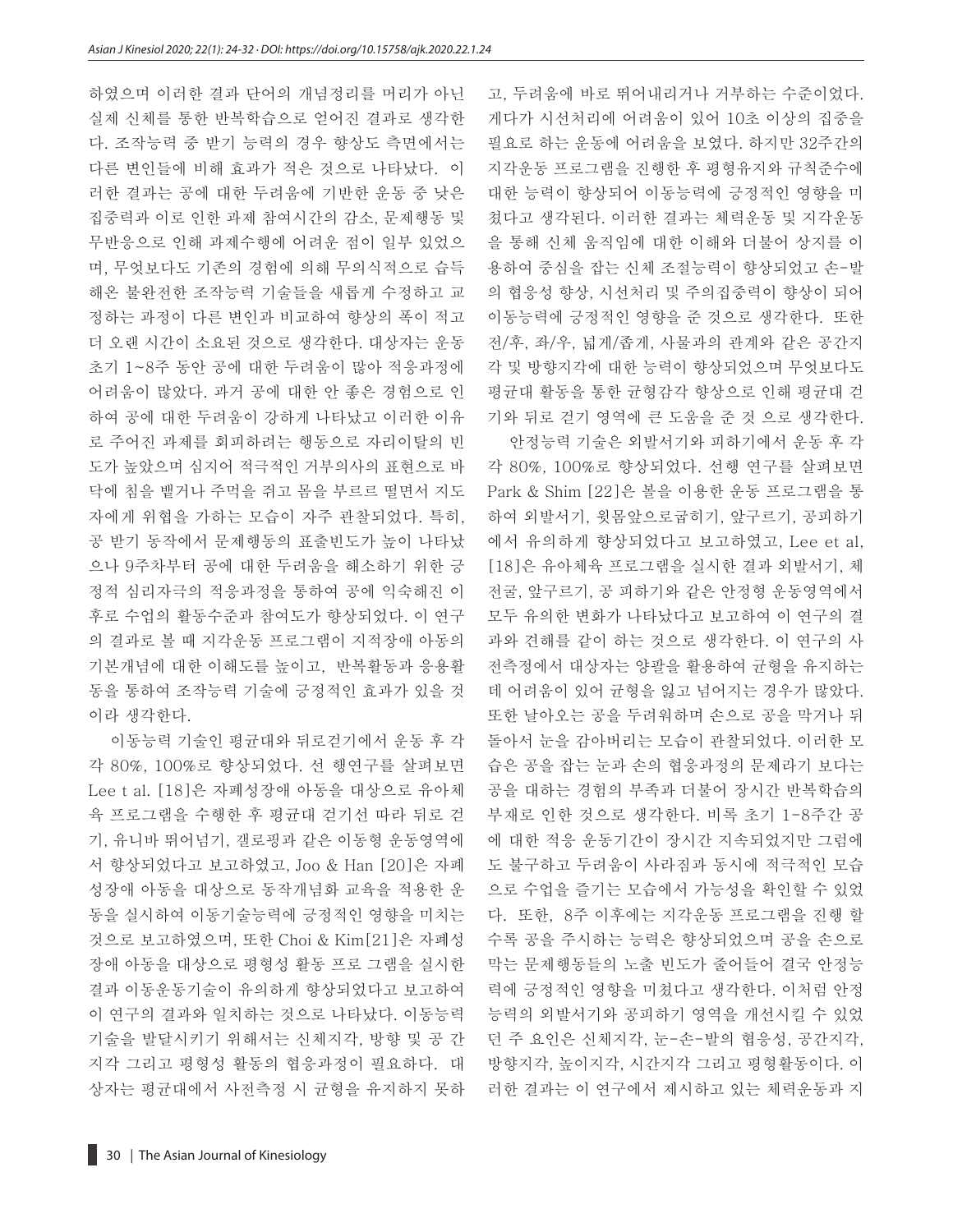각운동 프로그램을 통해 신체 부위별 움직이는 방법을 학습하고 평형성 유지 시 상지를 활용하여 중 심잡는 신 체조절능력의 향상과 사물과의 거리감각 그리고 날아오 는 공을 끝까지 주시하 는 능력이 향상되어 결과적으로 안정능력에 긍정적인 영향을 미쳤다고 생각된다. 또한 전/후, 좌/우, 빠르게/느리게, 높낮이를 알 수 있는 높 이지각, 방향 및 시간지각 활동을 통해 자신의 몸을 어 느 타이밍에 맞춰 어느 방향으로 이동해야 하는 능력이 향상되었으 며 눈-손-발의 협응성 및 균형능력 향상으 로 인해 외발서기 및 피하기 영역에서 긍정적 인 영향을 주었다고 생각된다. 특히 지적장애 아동을 지도하는 운 동사는 아동이 초기에 한번 학습된 동작이 매우 오랫동 안 유지될 수 있으며 기존에 한번 잘못 학습 동작을 수 정하는 과정이 매우 복잡하므로 초기학습에 매우 관심 을 가져야 할 것으로 생각한다.

## **결론**

이 연구는 지적장애 아동 1명을 대상으로 32주간 심 층적으로 지각운동 프로그램을 적용하여 조작능력(던지 기, 받기, 차기, 치기, 튀기기, 굴리기), 이동능력(평균대, 뒤로걷기), 안정능력(외발서기, 피하기) 영역에서 개선 되는 변화가 있었음을 확인하였다. 따라서 이 연구의 결과를 바탕으로 지각운동이 지적장애 아동의 기본운동 기술 향상에 긍정적인 효과를 볼 수 있었다. 하지만 이 연구는 지적장애 아동 1명을 대상으로 한 사례연구 이 므로 모든 지적장애 아동을 위한 운동 프로그램으로 일 반화 하는데 한계가 있으며, 향후 연구에서는 더 많은 대상자를 중심으로 지각운동 프로그램의 효용성을 밝 히고 검증할 필요가 있을 것으로 생각한다. 또한 장애 아동 특성상 운동 중 문제행동이 반복적으로 발생하므 로 사전상황에 대한 원인규명을 보다 철저하게 분석해 야 할 필요가 있다고 생각한다.

#### **Conflicts of Interest**

The authors declare no conflict of interest.

## **References**

1. Kim CH, Paik EH, Park MH, Wungu E. The effects of positive behavior support (PBS)intervention for a student with mental retardation. 2008;43(3):193-209.

- 2. Choi SK, Kang YS, Kim KI. Adapted physical education. Seoul, Rainbowbooks. 2015.
- 3. Sherrill C. Adapted physical activity, recreation and sport: cross disciplinary and lifespan(6th ed.). Boston, MA: WCB McGraw-Hill. 2004.
- 4. Cratty BJ. Adapted physical education for handicapped children and youth. Denver colorado: Love Publishing Company. 1980.
- 5. Carpon J. Perceptual motor development. Belmont, Ca: Fearon Pitman. 1975.
- 6. Hatzitaki V, Zlsi V, Kollias I, Kioumourtzoglou E. Perceptual-motor contributions to static and dynamic balance control in children. Journal of Motor Behavior. 2002;34(2):161-170.
- 7. Lee YC, Choi MR, Roh SY, J ong BJ. The effects of exercise program on objective control skill of elementary school students with intellectual disability. Journal of Korean Physical Education Association for Girls and Women, 2011;25(2):81-90.
- 8. Jeong DY. Perceptual-motor development characteristics of mentally retarded children. 1988, MS. dissertation, Daegu university.
- 9. Kephart NC. The slow learner in the classroom. Columbus. Ohio: Charles E, Merrill Publishing Company. 1971.
- 10. Lee SY, Han KK. Effects of the combined exercise program on attention of children with autism spectrum disorders. Journal of Special Education. 2019;24: 43-66.
- 11. Lee EK, Hong YJ, Jeong BJ. The effect of perceptualmotor function as adapted physical activities on grossmotor skills in preschool children with developmental disorder and the characteristics of motor development stages. Korean Society Adapted Physical Activity and Exercise. 2011;19(3): 89-102.
- 12. Burton AW, Miller DE. Movement skill Assessment. Human Kinetics. 1998.
- 13. Choi JH, Choi SJ. Effect of taekwon gymnastic program on exercise coordination in children with developmental disorder. The Korean Journal of Elementary Physical Education. 2017;23(3):229-243.
- 14. Kang YS, Roh HK. Inquiry on Trends of Qual tat ve